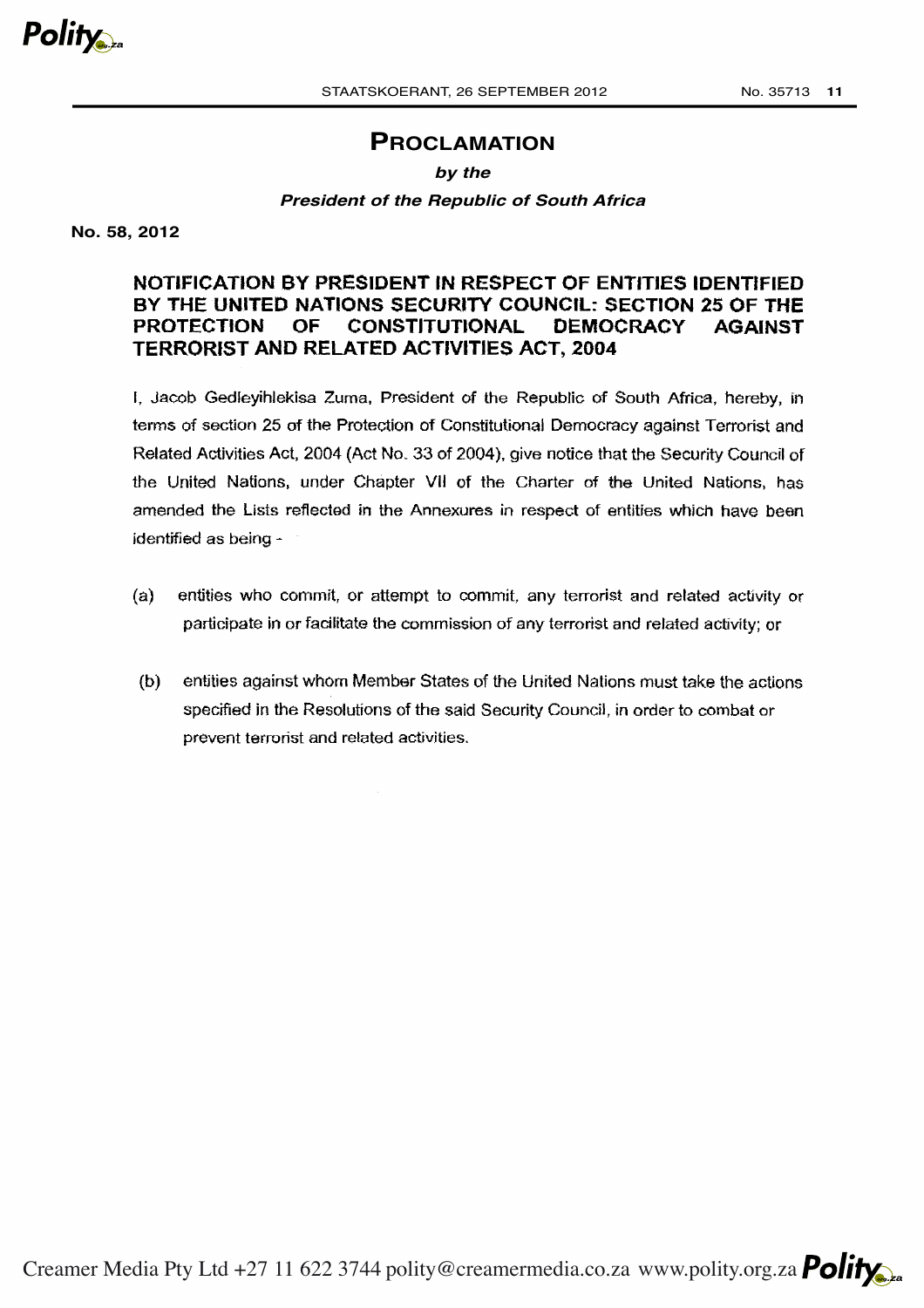

This Proclamation and the Annexure thereto, shall also be published on the South African Police Service Internet website:

## http://www.saps.gov.za

The Hinited Mations. Socurity Council rogularly updatoo the lioto in reoppot of additions and deletions. The updated lists and key thereto are electronically available on the following websites on the Internet:

http://www.un.org/sc/committees/1267/AQiist.html http://www.un.org/sc/committees/1988/List.html  $J_1$ ( $\mu$ ,//www.saps.gov.za (lluk to above website)

Future deletions or additions to the lists will be published as and when information to that effect is received from the United Nations Security Council.

Signed at Pretoria on this 08 day of September Two Thousand and twelve.



By Order of the President -in -Cabinet

MINISTER OF THE CABINET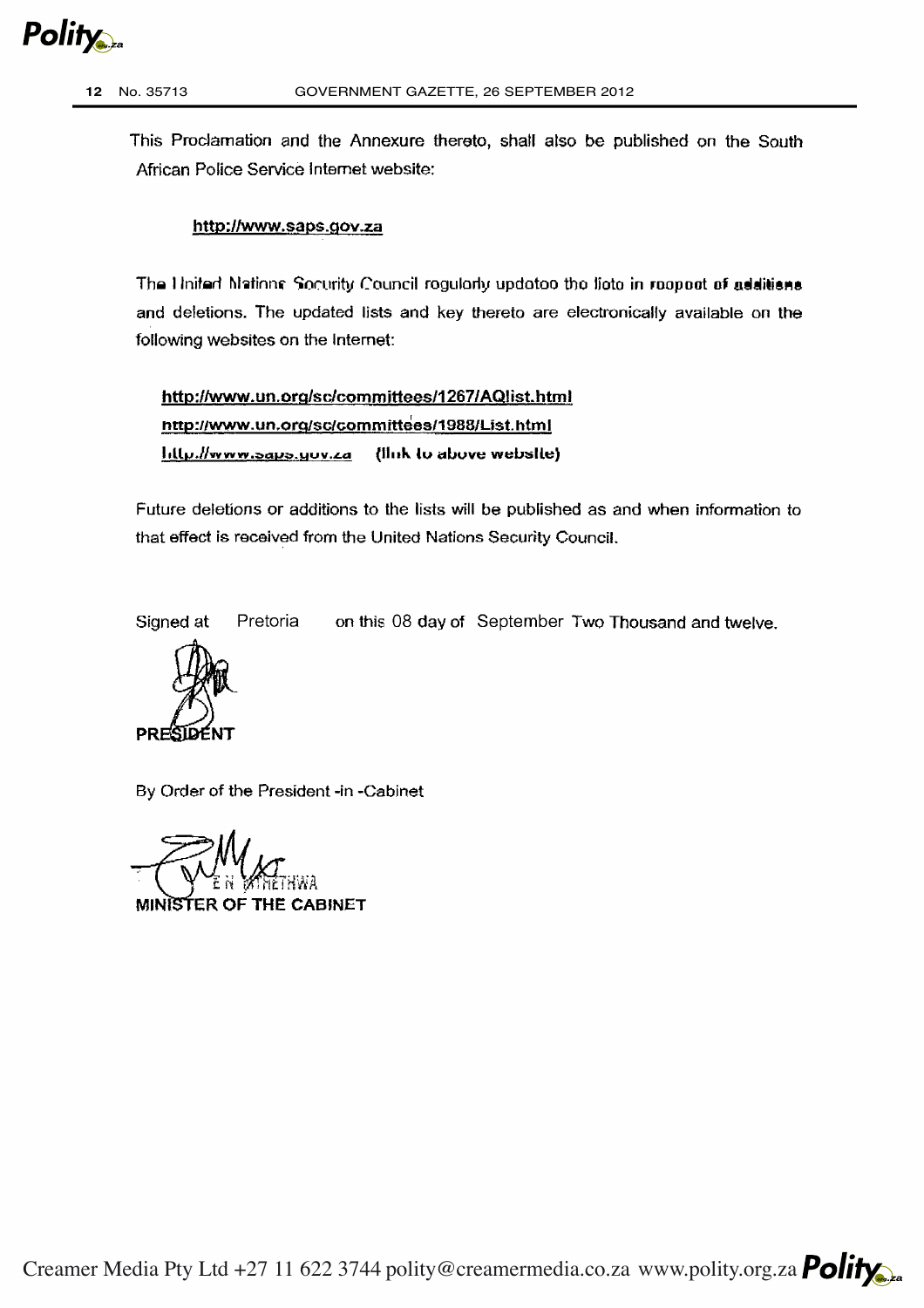

#### ANNEXURE A SECURITY COUNCIL AL-QAIDA SANCTIONS COMMITTEE DELETES ONE INDIVIDUAL FROM ITS LIST

#### Decision Taken Following Review of Delisting Request Submitted Through Office of the Ombudsperson

On 19 July 2012, the Security Council AI~Qaida Sanctions Committee decided to remove the name of the one individual below from the AI-Qaida Sanctions List after concluding its consideration of a delisting request submitted through the Ombudsperson established pursuant to Security Council resolution 1904 (2009), and after considering the  $\gamma$ Comprehensive Report of the Ombudsperson on this delisting request.

Therefore, the assets freeze, travel ban and arms embargo set out in paragraph 1 of Security Council resolution 1989 (2011) no longer apply to the narne set out below.

#### Removed from Section A. Individuals associated with AI-Qaida

QJ.E.159.04. Name: 1: ALI 2: MOHAMED 3: EL HEIT 4: na Name (original script); . على محمد الحيط .

Title: *na* Designation: na DOB: 20 Mar. 1970 POB: Rouiba, Algeria Good quality a.k.a.: a) Kamel Mohamed, born 30 Jan. 1971 b) Kamel Mohamed, born 20 Mar. 1970 in Algeria Low quality a.k.a.: a) All di Roma b) Ali II Barbuto Nationality: na Passport no.: na National Identification no.: na Address: Number 3 Via Ajraghi, Milan, Italy Listed on: 17 Mar. 2004 (amended on 26 Nov. 2004, 12 Apr. 2006, 21 Dec. 2007, 25 Jan. 2010, 16 May 2011) Other information: Mother's nama is Hamadche Zoulicha. Review pursuant to Security Council resolution 1822 (2008) was concluded on 28 Sep. 2009.

The names of individuals and entities removed from the AI-Qaida Sanctions List pursuant to a decision by the Committee may be found in the "Press Releases'' section on the Committee's website. Other information about del!sting may be found on the Committee's website at http://www.un.org/sc/committees/1267/delisting.shtml.

The AI-Qaida Sanctions List is updated regularly on the basis of relevant information provided by Member States and international and regional organizations. This is part of the twenty-second update of the List in 2012. An updated List is accessible on the Committee's website at the following URL:

http://www.un.org/sc/committees/1267/aq\_sanctions\_list.shtml.